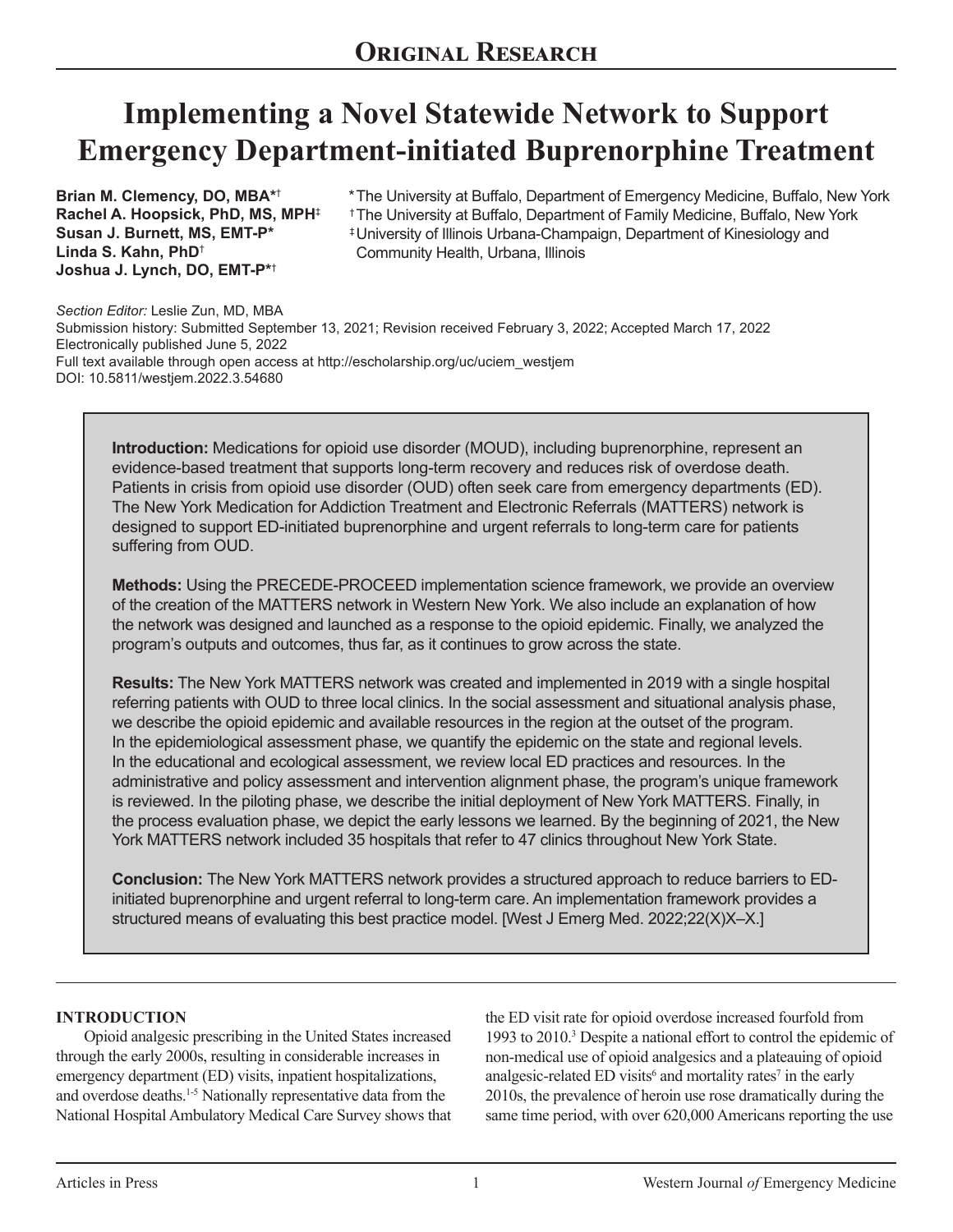of heroin in 2011.<sup>8</sup> The recent addition of fentanyl to the supply of heroin and other street drugs has resulted in a further increase in the risk of opioid overdose death<sup>9,10</sup> observed across men and women and various racial/ethnic groups.<sup>11</sup> Recent data shows that patients who are treated in the ED for non-fatal opioid overdose are at elevated risk for post-discharge mortality.12,13

Given that patients with opioid use disorder (OUD) frequently present to hospital EDs for acute opioid overdoses,  $12,13$ opioid withdrawal symptoms,<sup>14</sup> opioid-related infections,<sup>5</sup> and concomitant psychiatric emergencies,<sup>9</sup> these visits represent a critical opportunity for intervention to reduce opioid-related morbidity and mortality. Few hospitals have dedicated inpatient units for treatment of OUD; so most patients presenting at EDs with acute opioid overdose or withdrawal symptoms are stabilized and treated with non-narcotic symptom-relieving medications before being discharged.15,16 While some EDs have been able to leverage a harm reduction approach by providing take-home naloxone, $17$  this strategy has not shown long-term mitigation of overdose risk and subsequent ED presentation.<sup>18</sup>

Medications for opioid use disorder (MOUD), including buprenorphine, represent an evidence-based treatment for OUD that supports long-term recovery and reduced risk of overdose death.19 Given that ED visits represent a critical and time-sensitive point for patients with OUD, there has been a call for EDs to engage these patients with buprenorphine as a means of life-saving treatment.20 There is a growing body of literature demonstrating the feasibility and effectiveness of EDadministered buprenorphine.<sup>14,21-24</sup>

In emergency settings, patients who receive buprenorphine for opioid withdrawal are significantly more likely to be receiving MOUD one month after ED discharge than patients treated in the ED with clonidine, a non-narcotic, symptom-relieving medication.<sup>25</sup> However, many of the studies demonstrating the feasibility of ED-administered buprenorphine refer these patients to a single hospital-affiliated clinic for ongoing MOUD, which is not a universally replicable model. Further, these pilot interventions do not address issues related to patients' ability to afford MOUD after leaving the ED, which is important given that OUD is more prevalent among people who are uninsured, unemployed, and/or living in poverty.<sup>26</sup> This necessitates a broader network of hospitals and community-based MOUD clinics and consideration of the financial burden of MOUD in addressing the opioid epidemic via ED-initiated buprenorphine.

Given the promise of ED-initiated buprenorphine as a public health approach to addressing the opioid epidemic<sup>20</sup> and the need for a more scalable intervention model, the current study examines New York MATTERS (Medication for Addiction Treatment and Electronic Referrals), a novel statewide network developed as a public health response to the opioid epidemic that operates through ED-initiated buprenorphine treatment and linkages to community-based care. This paper describes the assessment, implementation, and evaluation tasks completed to date of New York MATTERS within the context of PRECEDE-PROCEED,<sup>27</sup> a public health model for intervention planning

# *Population Health Research Capsule*

What do we already know about this issue? *Patients with opioid use disorder (OUD) often turn to an ED in times of crisis. Buprenorphine*  has demonstrated efficacy for the treatment of *OUD.* 

What was the research question? *Using the PRECEDE-PROCEED framework, we describe the creation of a network to support ED-initiated buprenorphine treatment.*

What was the major finding of the study? *We demonstrate that the establishment of a large-scale network to support ED-initiated buprenorphine and referrals for ongoing care is feasible.*

How does this improve population health? *The Medication for Addiction Treatment and Electronic Referrals network represents a best practice model for ED-initiated buprenorphine and referrals for ongoing OUD care.*

and evaluation. This study was reviewed and approved by the Institutional Review Board of the University at Buffalo.

# **METHODS**

New York MATTERS originated in late 2017 in Erie County. Located in western New York State, it is the ninth most densely populated of the state's 62 counties. It is a racially and ethnically diverse county that includes Buffalo, the second largest city in the state. The New York MATTERS network originated in a university-affiliated teaching hospital located in Buffalo, NY.

PRECEDE-PROCEED<sup>27</sup> is a framework used for health promotion planning and evaluation. PRECEDE is an acronym that stands for "*predisposing, reinforcing, and enabling constructs in educational/ecological diagnosis and evaluation*"27 and represents a series of assessments that generate information used to guide subsequent decisions in the design and implementation of the intervention. The first four phases of the model represented by PRECEDE are as follows: 1) social assessment and situational analysis; 2) epidemiological assessment; 3) educational and ecological assessment; and 4) administrative and policy assessment and intervention alignment. PROCEED, the second half of the model, stands for "*policy*, *regulatory, and organizational constructs in educational and environmental development.*"27 Phases 5–8 represented by PROCEED include the following: 5) implementation; 6) process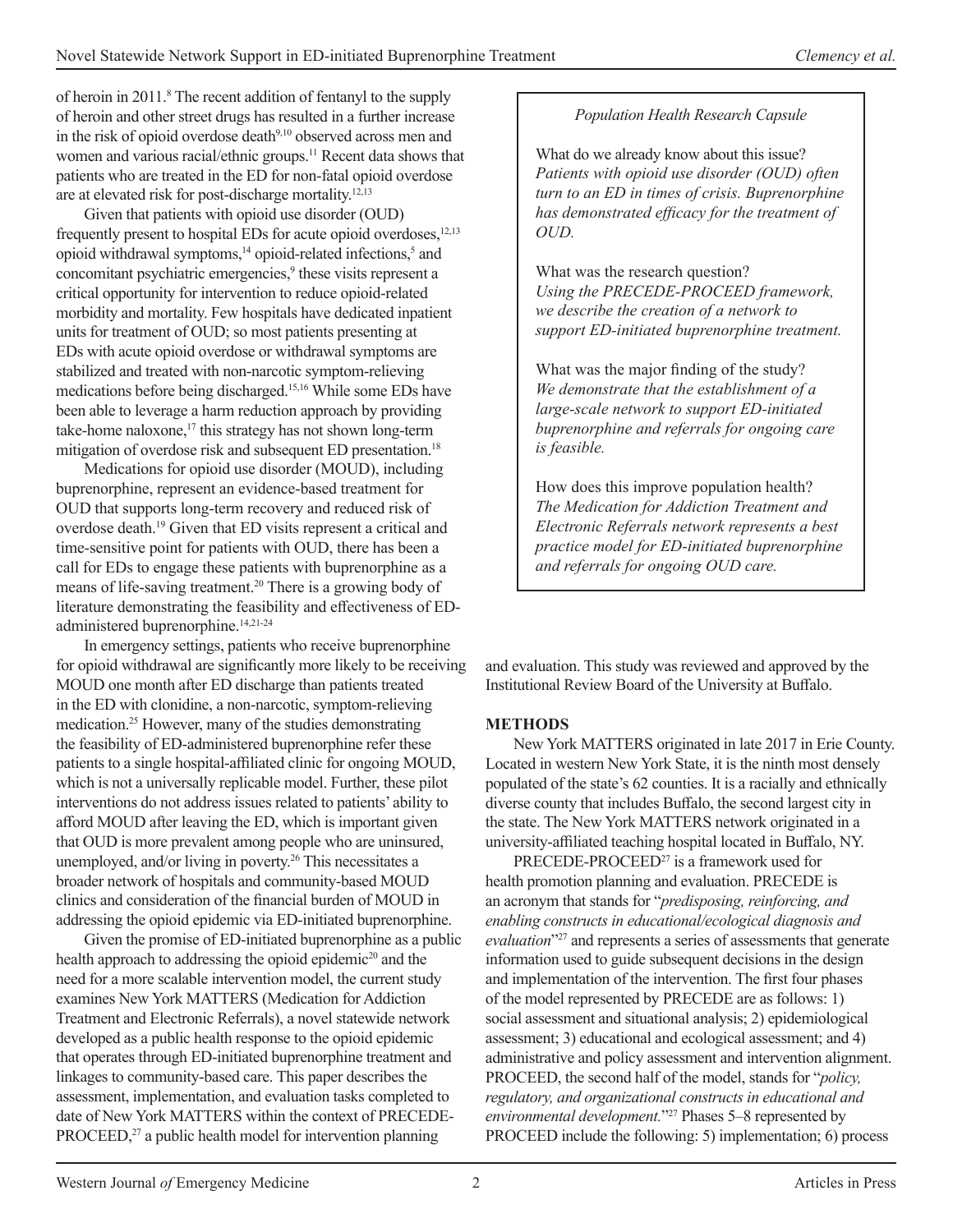evaluation; 7) impact evaluation; and 8) outcome evaluation. Using a rapid implementation science approach, we completed phases 1–6 of PRECEDE-PROCEED and report the results here. Data regarding the effects of the New York MATTERS network intervention on patients' health and quality of life is still being collected. Thus, we excluded data for Phases 7 and 8 of PRECEDE-PROCEED from the current study. An adapted PRECEDE-PROCEED framework that informed this intervention is shown in **Figure 1**.

# **Phase 1: Social Assessment and Situational Analysis**

In response to the rapidly evolving opioid epidemic, Erie County declared a public health crisis in 2016 and formed an Opioid Epidemic Task Force through executive order. This task force included members of the community (including those with and impacted by OUD), emergency physicians, outpatient community-based MOUD physicians, members of the Erie County Department of Health, and representatives from regional health insurers, as well as members of local law enforcement and the District Attorney's Office who deal with drug-related criminal justice issues. Through observation of monthly workgroup meetings, the challenges and priorities of people with OUD living in Erie County were subjectively defined.

# **Phase 2: Epidemiological Assessment**

We accessed aggregated state population data<sup>28</sup> to understand vital indicators of the opioid epidemic in Erie County, NY. Indicators included opioid-related mortality rates, opioid-related ED visits and hospitalizations, and opioidrelated treatment entries in community-based settings. These data were used to rank and prioritize problems related to the issues identified in Phase 1.

# **Phase 3: Educational and Ecological Assessment**

Following our epidemiological assessment of the opioid crisis in Erie County, we explored the educational and ecological needs of emergency physicians. We informally conducted key informant interviews with two emergency physicians at a single teaching hospital and identified predisposing, enabling, and reinforcing factors<sup>27</sup> to implementing ED-initiated buprenorphine and establishing linkages to community-based clinicians. One physician interviewed is the director of emergency medicine (EM) at a teaching hospital in Erie County and is board certified in EM. This senior physician practices EM at two community hospitals, serves as a technical advisor for the state and local departments of health, and notably serves on an advisory panel of the state's Office of Addiction Services and Supports. This physician also engages in prehospital care by serving as medical director for an emergency air medical transport service and several fire and police departments in the region. The second physician interviewed is board certified in EM and practices at three hospitals in Erie County. This physician also serves as the medical director for several fire departments in the region.

#### **Phase 4: Administrative and Policy Assessment and Intervention Alignment**

We matched our strategies and intervention components with the desired outcomes identified in Phase 1 and Phase 2 and determined whether the capabilities and resources were available to develop and implement the program.<sup>27</sup> Through a review of state and local policy data and multiple meetings with the Opioid Epidemic Task Force, we determined the feasibility of the New York MATTERS network and created a list of intervention components and their alignment to identify predisposing, enabling, and reinforcing factors is presented.



Figure 1. Adapted PRECEDE-PROCEED framework.

*MATTERS*, Medication Treatment and Electronic Referrals network.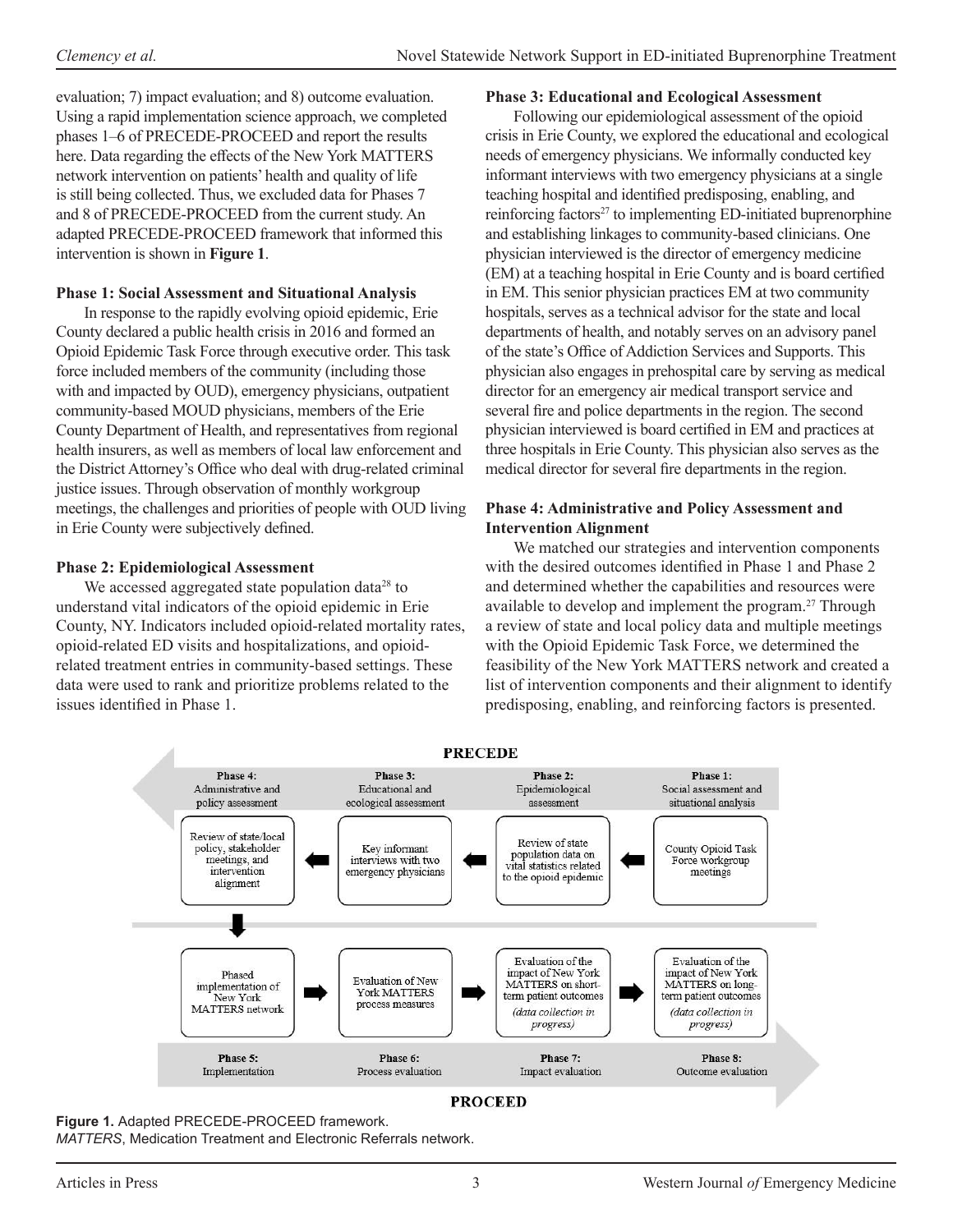#### **Phase 5: Implementation**

Using resources identified in Phase 4 and aligned intervention components, the New York MATTERS network began a phased approach to implementation in 2017. We present a timeline of the New York MATTERS implementation network and describe the phased implementation approach.

#### **Phase 6: Process Evaluation**

Following the initial launch of the New York MATTERS network, a continuous quality improvement process began. A trained program coordinator maintained a database of process outcomes that included the following: the number of participating hospitals and other referral sites; the number of participating community-based MOUD clinics; the number of participating pharmacies; the number of emergency physicians, nurse practitioners, and physician assistants (collectively referred to as EM clinicians) trained in buprenorphine prescribing; and the number of patients served. Additionally, necessary modifications to the intervention were identified and made during the scale-up process of the phased implementation and are described.

#### **RESULTS AND DISCUSSION PHASE 1: Social Assessment**

Following the formation of the Opioid Epidemic Task Force, the challenges and priorities of people with OUD living in Erie County were defined and committees were formed to address each identified problem area. This process resulted in the formation of a "Hospital ER Committee" to focus on hospital access to MOUD as a public health approach to treating patients with OUD who present to the ED. This committee was led by an emergency physician and included representatives from all major hospital systems in the region, emergency medical services (EMS) agencies, and counselors from the county's 24/7 addiction hotline. These committees each meet approximately once per month, and the full Opioid Epidemic Task Force meets quarterly where committees report on progress. The formation of the Hospital ER Committee brought together leaders from local hospitals with a focus on this goal and allowed them to leverage the expertise of other stakeholders from the larger task force.

# **PHASE 2: Epidemiological Assessment**

Aggregated population data<sup>28</sup> documented a significant increase in opioid-related mortality in New York State; the age-adjusted rate of opioid overdose deaths increased nearly threefold from 5.4 per 100,000 population in 2010 15.1 per 100,000 population in 2016, with the greatest increases in heroin (1.0 to 6.5 per 100,000 population in 2010 and 2016, respectively) and synthetic opioid overdose (0.9 to 8.3 per 100,000 population in 2010 and 2016, respectively) death rates. County-specific data revealed that Erie County had the highest number of opioid overdose deaths in 2016 ( $N = 274$ ), second only to Suffolk County ( $N = 344$ ), which has a much larger population. In 2016, Erie County also had an opioid overdose

mortality rate that was more than twice that of the state as a whole, at 31.3 per 100,000 population.

Data shows that the crude rate of opioid overdose ED visits in 2016 was 56.9 per 100,000 population across New York State but was 139.8 per 100,000 in Erie County that same year, higher than any other county in the state. However, New York State had a crude rate of opioid-related hospital discharges of 130.2 per 100,000 population in 2016, while Erie County's rate of opioid-related hospital discharges was only 90.2 per 100,000 population. This suggested that the greatest hospital burden of opioid overdose was occurring in the ED setting in Erie County, whereas other counties may have had more dedicated inpatient units for the treatment of OUD.

Despite having some of the highest rates of opioid overdose mortality and ED visits in New York State, Erie County's rate of patient admissions into a state-certified outpatient treatment program in 2017 was 474.8 per 100,000 population, falling below that of 30 other counties in the state. This suggested that there was unrealized potential to address the opioid epidemic by facilitating linkages from the ED to outpatient treatment programs in Erie County. This data was discussed and supported the notion of expanding access to MOUD in ED settings and establishing a network to enable patients to link to outpatient programs for continued MOUD. The data was also useful in demonstrating the extent of these challenges to hospital leaders outside of the EDs as well as potential external funders.

#### **Phase 3: Educational and Ecological Assessment**

The two emergency physicians interviewed as key informants identified several predisposing, enabling, and reinforcing factors $27$  to implementing ED-initiated buprenorphine and establishing linkages to communitybased MOUD clinics (Table 1). These findings are important because they illuminate barriers and facilitators to implementing this type of intervention that may be common to other communities affected by the opioid crisis.

# *Predisposing Factors*

Clinician self-efficacy to appropriately determine buprenorphine dosing. The appropriate, patient-specific, starting buprenorphine dose is typically determined through an assessment of the patient's opioid use patterns and risk for withdrawal. The dose is then slowly titrated upward until withdrawal symptoms are satisfactorily abated. Clinicians expressed concern regarding their ability to properly determine the appropriate dose, and the time and resources needed in a busy ED to observe the patient during a gradual titration.

Clinician self-efficacy to provide patients with follow**up instructions.** Once patients are discharged from the hospital, they require clear follow-up instructions. Clinicians admitted that they did not feel sufficiently knowledgeable to instruct patients on how to take buprenorphine at home (especially the first dose), how to obtain medication if they did not have health insurance, and how to navigate their first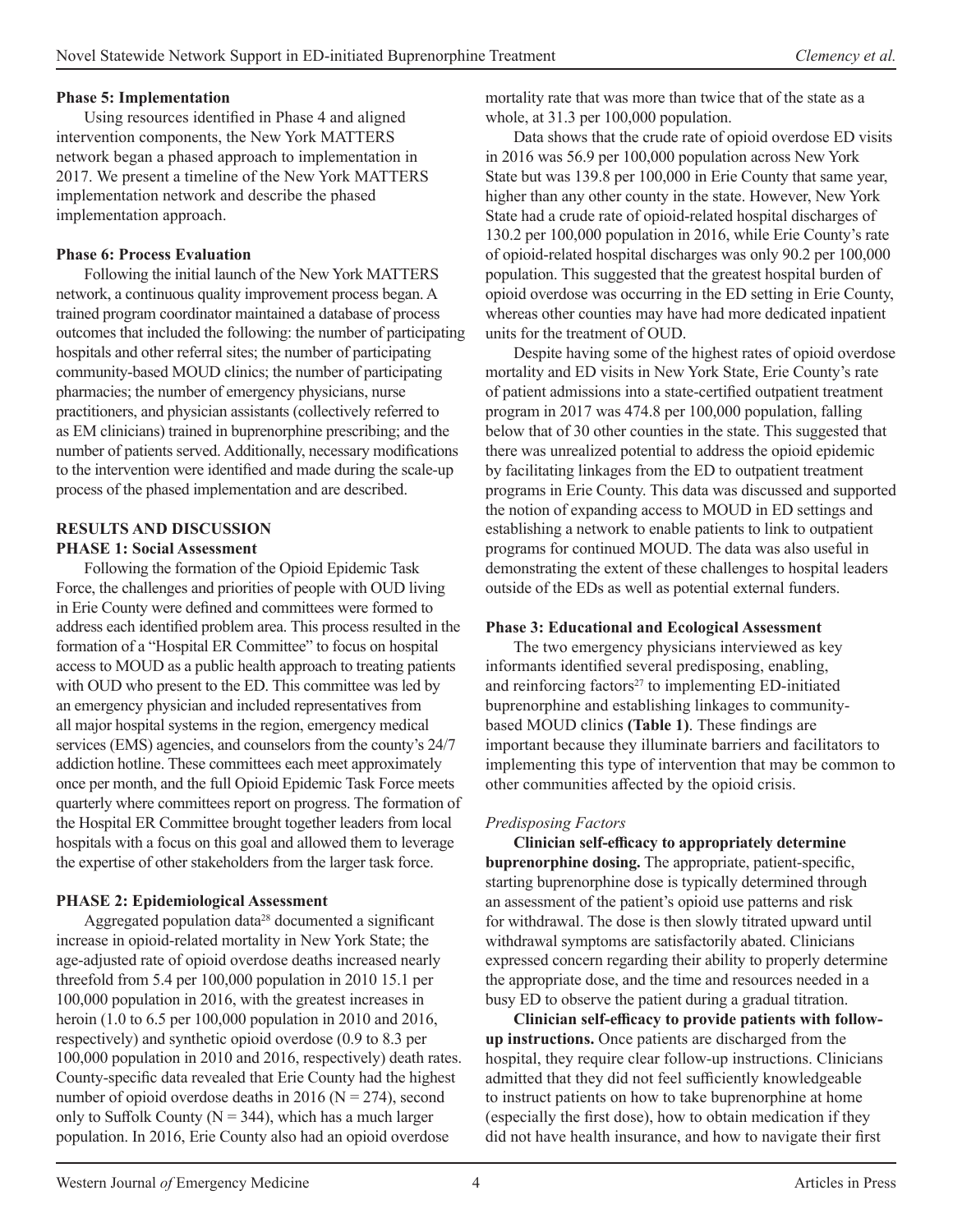| Predisposing factors                                                       | Enabling factors                                                                   | Reinforcing factors                                  |
|----------------------------------------------------------------------------|------------------------------------------------------------------------------------|------------------------------------------------------|
| Clinician self-efficacy to appropriately<br>determine buprenorphine dosing | Clinician X-waiver to prescribe buprenorphine                                      | Extrinsic motivation to obtain/<br>maintain X-waiver |
| Clinician self-efficacy to provide<br>patients with follow-up instructions | Process for timing and location of clinician referral to<br>community-based clinic |                                                      |
| Clinician perceived risk of<br>buprenorphine diversion                     | Process for scheduling follow-up appointment at<br>community-based clinic          |                                                      |
|                                                                            | Patient ability to pay for buprenorphine prescription                              |                                                      |

Table 1. Predisposing, enabling, and reinforcing factors for emergency clinicians to prescribe buprenorphine and refer patients to follow-up clinic.

follow-up appointment. Literature suggests that clinicians are apprehensive about unobserved "home" buprenorphine induction due to the risk of diversion and precipitated withdrawal.<sup>29</sup> However, this method has been shown to be feasible with low rates of adverse events.30

Clinician-perceived risk of buprenorphine diversion. Both licit and illicit opioids can be bought and sold on the street. Clinicians expressed concern that the medication they prescribed in the ED would be sold by patients or otherwise diverted. This is a common perception among buprenorphine prescribers in the United States.<sup>31</sup>

# *Enabling Factors*

**Clinician X-waiver to prescribe buprenorphine.** In addition to a standard Drug Enforcement Administration (DEA) license, at the time of the rollout, physicians were required to complete an eight-hour training to obtain an "X-waiver" to prescribe buprenorphine. Nurse practitioners and physician assistants were required to complete 24 hours of training to obtain the waiver. Clinicians in the ED perceived this requirement as a barrier, in addition to the multiple other unfunded certification courses they must complete for licensure and hospital privileges.

Process for timing and location of clinician referral to community-based clinic. Based on the experiences shared by patients with OUD, clinicians worried that they would not be able to secure immediate follow-up appointments for their patients with a community-based clinician following an ED visit. In addition to the timing of a follow-up appointment, clinicians expressed concern about the multiple permutations necessary to determine the appropriate clinics to which they could refer patients. At the time, there were several communitybased MOUD clinics in the region and each had unique rules regarding patient acceptance, such as health insurance coverage, concomitant benzodiazepine use, or a previous discharge because of failure to follow the clinic policies.

Process for scheduling follow-up appointment at community-based clinic. Given the heterogeneity of community-based clinics and scheduling processes, clinicians expressed a desire for a streamlined process to schedule

patients' follow-up appointments. Clinicians indicated that a streamlined process would reduce the time and administrative burden of linking patients to community-based care for continuing MOUD.

Patient ability to pay for buprenorphine. Many patients with OUD are uninsured or underinsured.26 Clinicians expressed concern about their patients' ability to afford a prescription of buprenorphine outside a safety net setting and identified this as a practical barrier to implementing EDinitiated buprenorphine.

# *Reinforcing Factors*

**Extrinsic motivation to obtain/maintain X-waiver.** Clinicians identified the need for some type of extrinsic motivation to reinforce ED clinicians' securing and maintaining DEA X-waivers to prescribe buprenorphine. Research has shown that "pay-for-participation" incentives like honorariums are a viable strategy to motivate clinician behavior.<sup>32</sup>

# Phase 4: Administrative and Policy Assessment and **Intervention Alignment**

**Standardized dosing scheme for clinicians.** To improve ED clinicians' self-efficacy with buprenorphine dosing, a standardized dosing scheme was created. The program first recommended an initial 4-milligram (mg) dose of buprenorphine followed by 4 mg of buprenorphine twice a day for three days. This recommended standardized dosing scheme was created by the physician leadership of the program in consultation with local addiction medicine specialists. Prescribers were still able to use a patient-specific dose and duration at their discretion, but most clinicians used the standardized scheme.

**Standardized patient instructions for clinicians.** To address ED clinicians' self-efficacy to provide patients with follow-up instructions, standardized patient instructions were created as part of a packet that could easily be used by emergency clinicians. The packet included a decision-support flow chart, the phone number to the central referral line, and discharge instructions with blank spaces for patient-specific instructions, such as the date and location of their follow-up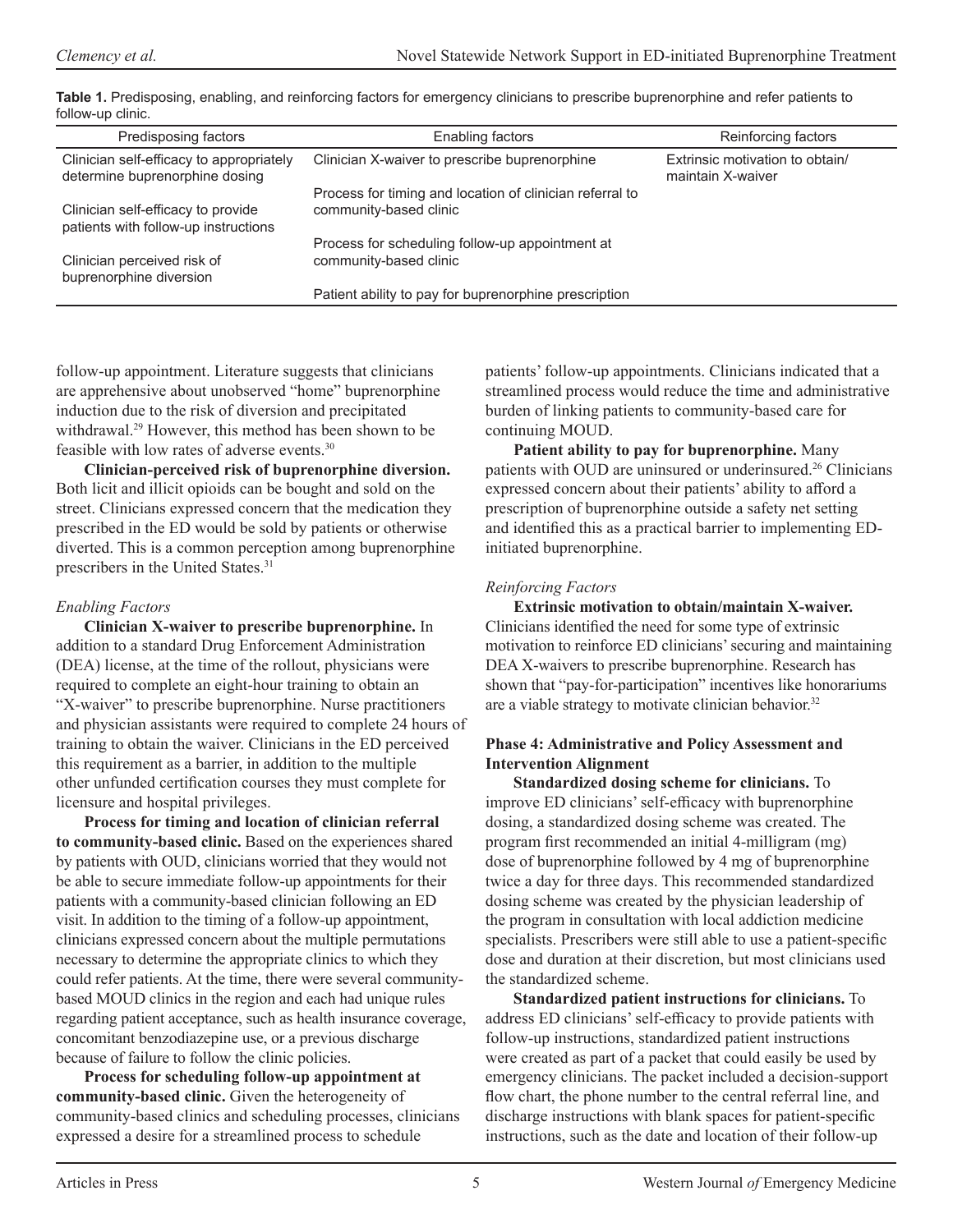appointment. Not all patients with OUD presenting to EDs are appropriate for buprenorphine induction in the ED. For patients who were not induced in the ED, these instructions also included guidance on when to take their first dose of medication using non-technical language.

**Diversion education for clinicians.** To address concerns about buprenorphine prescription diversion by ED patients, ED clinicians were educated regarding the true buprenorphine diversion risk. Evidence shows that the majority of people who use illicit buprenorphine do so to manage opioid withdrawal symptoms or achieve or maintain abstinence from other opioids.<sup>33</sup> Buprenorphine diversion is frequently a reflection of a persistent lack of treatment availability and barriers to buprenorphine access among people with OUD.<sup>34</sup>

**Funded hybrid trainings for clinicians.** To facilitate clinicians' obtainment of a DEA X-waiver to prescribe buprenorphine, the Department of EM at the university affiliated with the hospital streamlined the waiver process to make participation more appealing. Leveraging a hybrid model, physicians first participated in four hours of online, asynchronous training and then attend a four-hour, faceto-face training. These regional trainings were funded by the university's ED and were held at restaurants to foster a collegial environment and encourage clinician participation.

**Mission, vision, and values document for clinic participation in network.** To facilitate a process for timing and location of clinician referral to community-based clinics, a mission, vision, and values document was created to detail the goals of the network and the obligations of both ED clinicians and clinics receiving referrals through the network. A key component of this document was the obligation for clinics to accept all patients referred through the network. If a clinic could not meet the needs of a particular patient, it was the clinic's responsibility to initiate care and then facilitate a secondary referral. Participating clinics included those that were single site, multisite, urban, suburban, and rural. Leadership from these clinics were asked to identify days of the week in which they would have the ability to accept a patient from the referral network to ensure that patients were seen within 24-72 hours after their ED visit. These were not dedicated appointments; rather they were periods in which the clinic felt their capacity was adequate to absorb an additional patient into the schedule on short notice. The referral process provided patients with the date and location of their first follow-up appointment. The clinic contacted the patient on the next business day to select a mutually agreeable appointment time.

Centralized referral system. To address clinicians' desire for a streamlined process for scheduling a followup appointment at a community-based clinic, a centralized referral system was developed. A referral phone line with 24/7 availability was established by partnering with an EMS dispatch center. This enabled ED staff to call the hotline and instantly find clinic availability within the necessary referral period. Once an appropriate clinic appointment was selected, the dispatcher obtained patient information and sent it directly to the community-based clinic via a fax that was compliant with the Health Insurance Portability and Accountability Act (HIPAA). The dispatcher would also note that the scheduled clinic appointment was no longer available in the master log to avoid double-booking clinics.

Patient voucher for buprenorphine prescription. To address patients' ability to pay for their buprenorphine prescription, New York MATTERS founders established a voucher program. This program provided patients' initial outpatient buprenorphine prescription at no cost through the use of a voucher if they could not afford the medication. All uninsured patients and patients who reported that they were covered by Medicaid were automatically given a voucher for buprenorphine. If the patient arrived at the pharmacy and had active insurance, then the voucher was not charged. This was established through a partnership with a local pharmacy association that had experience with operationalizing voucher programs and had relationships with a network of local pharmacists who were willing to honor their vouchers. Patients identified as uninsured or underinsured received a voucher in the ED with information on participating pharmacies.

Clinician honorariums. To facilitate clinicians' extrinsic motivation to obtain and maintain a DEA X-waiver to prescribe buprenorphine, the Department of EM at the university affiliated with the hospital where New York MATTERS originated provided \$200 honorariums to clinicians once they completed the required training and obtained their DEA X-waiver. This was a temporary incentive offered only during the piloting and early phasing in of New York MATTERS. A summary of the intervention components is shown in **Table 2.** 

# **Phase 5: Implementation**

#### *Piloting*

New York MATTERS originated in late 2017 and was piloted under the name "Buffalo MATTERS." The initial launch was supported by a one-year, \$200,000 grant from a community-based, not-for-profit organization. The pilot network consisted of one teaching community hospital (including two emergency physicians) and three communitybased MOUD clinics. During this pilot stage, the clinician and patient worked together to complete a short, paper referral form with questions on patient contact information, medical history, past drug use, and mental health history. On the final page, the patient then ranked which clinic they would like to go to. The patient was also given buprenorphine discharge instructions. The clinician, unit secretary, or counselor called the centralized referral line with this information, and it was recorded on a master spreadsheet. Once the appointment slot was determined, patient information was relayed by the dispatcher to the appropriate clinic's intake department, which then contacted the patient to confirm the exact appointment time.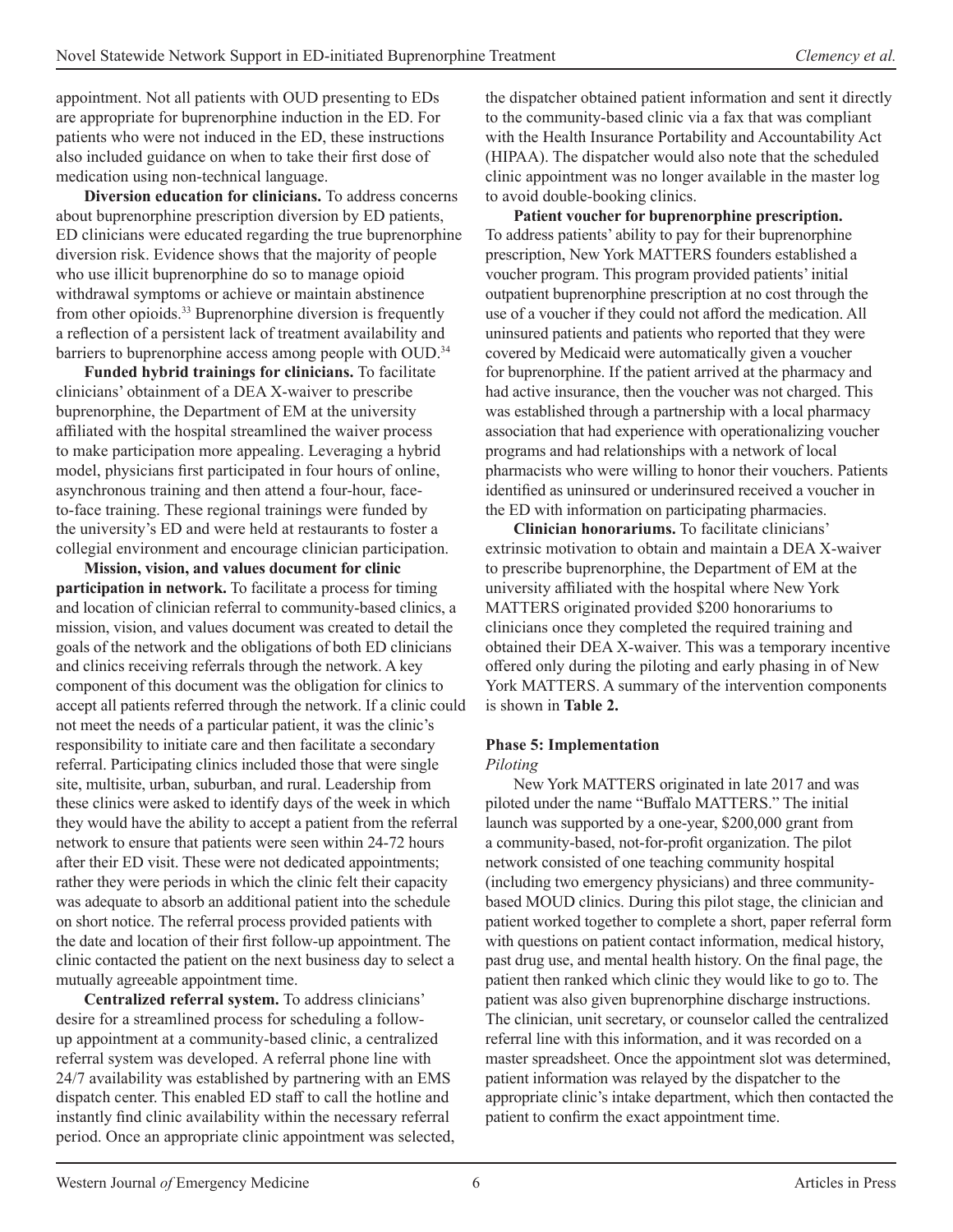# *Phasing In*

Over the next three and one-half years, New York MATTERS continued with a phased-in approach to implementation (Figure 2). New hospitals and community-based MOUD clinics joined the network after reviewing the mission, vision, and values document and agreeing to the obligations of both ED clinicians and clinics receiving referrals through the network. After clinic leadership agreed to these obligations, they completed a short, data collection form, which included information on clinic location, contact information, MOUD types prescribed (ie, buprenorphine, naltrexone, methadone), and appointment availability. Clinics provided appointment "slots," as opposed to exact appointment times, given that the slot may or may not need to be used. For example, a clinic might offer two appointment slots every Monday and Wednesday where they agree to "squeeze in" a patient.

# **Phase 6: Process Evaluation**

Data collected by the program coordinator indicates that the network expanded from a small regional pilot to a statewide network of ED-initiated buprenorphine treatment and linkages to community-based care. To date, the New York MATTERS network includes 35 hospitals and a total of 47 communitybased clinics across 83 individual sites (Table 3). Additionally, 22 pharmacies now partner with New York MATTERS and accept the network's MOUD vouchers. A total of 228 ED clinicians have been trained by the network in buprenorphine prescribing and obtaining an X-waiver, and 394 patients with OUD have received ED-initiated buprenorphine and were referred to community-based care with a community-based network MOUD clinic. Further, leadership from an additional 12 hospitals and 14 community-based clinics have expressed an intent to join the network over the next year, expanding the size of New York MATTERS to an expected 49 hospitals and 61 community-based clinics by 2022.

The process evaluation also identified several modifications that needed to be made to the intervention. The centralized referral system was critical to the initial launch

of New York MATTERS. However, the growing number of available clinics and the need to standardize the data collection process for referrals required a more robust information technology solution. Through a partnership with the New York State Department of Health, an online referral portal was created. Instead of a paper referral form, patients reviewed a growing list of clinics via a Wi-Fi-enabled tablet prior to their departure from the ED. After entering their information, patients were able to view a list of available clinics and dates from which to choose follow-up care. Patients could search for specific clinics, look for available sites near their homes, and select a site based on MOUD types available at that location.

Additionally, despite follow-up appointments being scheduled within 72 hours of discharge, we identified several instances when an appointment needed to be postponed or authorized prescribers were not available for the first clinic appointment. Feedback from patients and clinicians, as well as observed best practices in other areas, suggested that the initial dose of 4 mg of buprenorphine was insufficient for induction. Accordingly, the standardized dosing scheme was changed to 8 mg for induction and 4 mg twice a day for seven days for the initial prescription. This change provided an adequate "bridge" prescription for buprenorphine until patients could be seen for follow-up in a community-based setting for continued MOUD.

The referral phone line was invaluable to the initial launch of the program. As the program continued to grow, the volume and scope of the referral network necessitated a more robust referral solution. Partnering with the New York State Department of Health, a secure, HIPAA-complaint, scalable, online referral system (OLRS) was created. Participating EDs were supplied with iPads that could be used to access the OLRS. This OLRS allowed patients and clinicians to enter patient information, browse the available referral sites, confirm their referral date and location, and generate electronic discharge instructions. Referral information was sent directly to the receiving clinic, eliminating the need for a phone call in the ED. Additionally, the OLRS's functionality allowed for facilitation of linkage to peers, electronic medication vouchers, and sending discharge

| <b>Table 2.</b> Intervention alignment to identified factors                        |                                                                             |  |  |
|-------------------------------------------------------------------------------------|-----------------------------------------------------------------------------|--|--|
| Identified factors                                                                  | Aligned intervention component                                              |  |  |
| Clinician self-efficacy to appropriately determine buprenorphine dosing             | Standardized dosing scheme for clinicians                                   |  |  |
| Clinician self-efficacy to provide patients with follow-up instructions             | Standardized patient instructions for clinicians                            |  |  |
| Clinician perceived risk of buprenorphine diversion                                 | Diversion education for clinicians                                          |  |  |
| Clinician X-waiver to prescribe buprenorphine                                       | Funded hybrid trainings for clinicians                                      |  |  |
| Process for timing and location of clinician referral to community-<br>based clinic | Mission, vision, and values document for clinic<br>participation in network |  |  |
| Process for scheduling follow-up appointment at community-based clinic              | Centralized referral system                                                 |  |  |
| Patient ability to pay for buprenorphine prescription                               | Patient voucher for buprenorphine prescription                              |  |  |
| Extrinsic motivation to obtain/maintain X-waiver                                    | Clinician honorariums                                                       |  |  |

#### Table 2. Intervention alignment to identified factors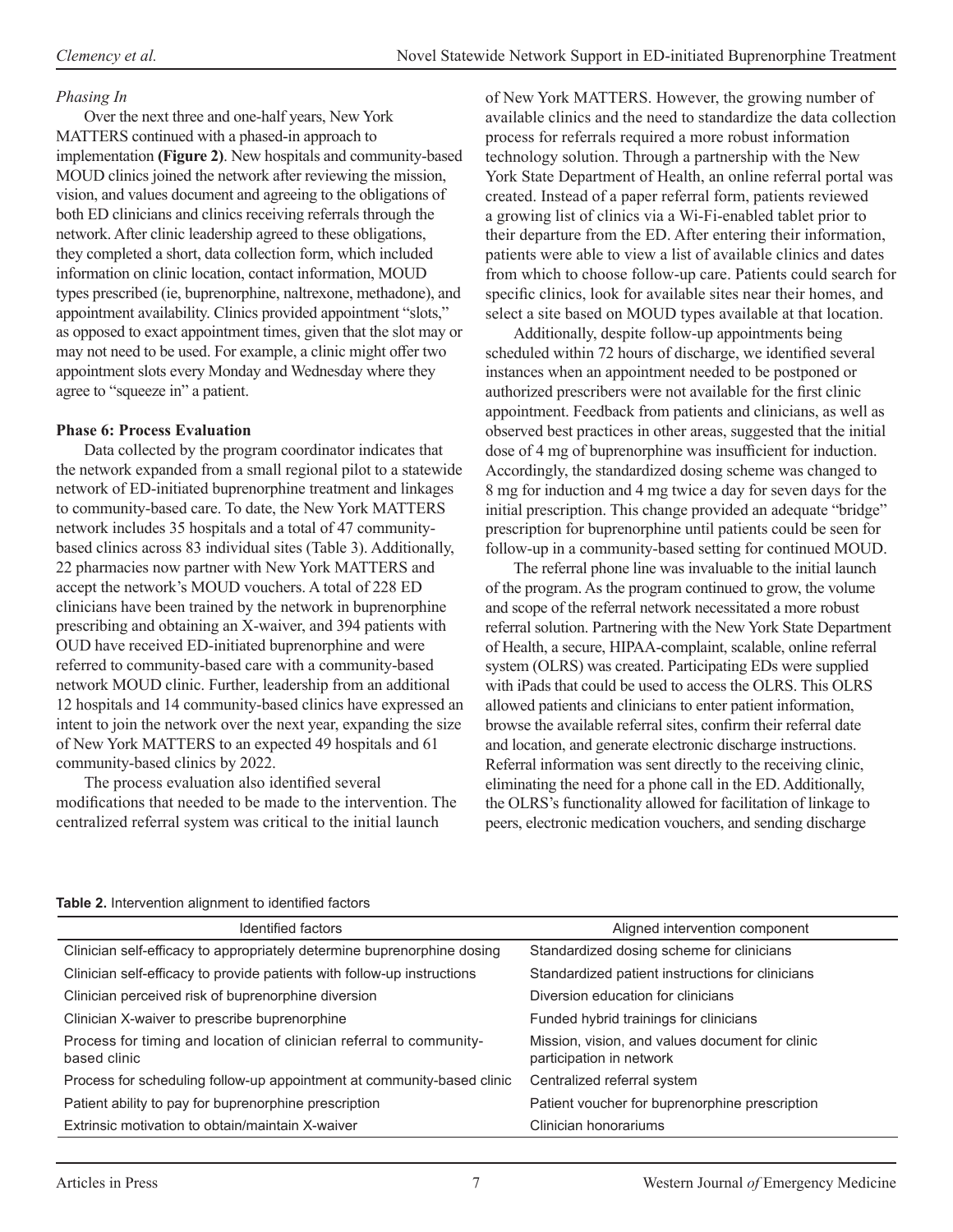

**Figure 2.** Timeline of implementation of the New York MATTERS\* network.

*\*MATTERS*, Medication Treatment and Electronic Referrals network; MOUD, medications for opioid use disorder.

instructions via email and text message. Feedback from clinicians and patients reflected that the OLRS was faster and more userfriendly than the original referral phone line model. The OLRS also allowed for more reliable data collection because the patients or hospital staff entered data directly into the system using a combination of defined and free-text fields.

#### **LIMITATIONS**

When analyzed through the first six phases of the PRECEDE-PROCEED model, the New York MATTERS network displays many strengths for treating people with OUD with ED-initiated buprenorphine, but there are some limitations associated with this rollout. The pilot study and subsequent spread of the program took place in an area with already existing resources and infrastructure, such as clinics, pharmacies willing to participate in voucher programs, and call centers available to facilitate scheduling. These resources may not be available in

Table 3. Characteristics of organizations participating in the New York MATTERS\* network

| Type or organization         | Number of organizations |
|------------------------------|-------------------------|
| Hospitals                    |                         |
| Teaching community           | 10                      |
| Nonteaching community        | 24                      |
| Federal government           | 1                       |
| Community-based MOUD clinics |                         |
| Single site                  | 31                      |
| Multisite: 2-4 locations     | 14                      |
| Multisite: 5+ locations      | 2                       |
| Retail community pharmacies  |                         |
| Local/independent            | 20                      |
| Chain                        | 2                       |

*\*MATTERS*, Medication Treatment and Electronic Referrals network; MOUD, medications for opioid use disorder.

all communities, which may slow, limit, or completely prevent local implementation. Clinicians' perceptions of self-efficacy and concerns regarding buprenorphine prescription were based on self-reports, which could have been caused by a social desirability bias. Additionally, the pilot study system is known for progressive healthcare and public health programming; so the buy-in may have been greater, simply because of past experiences with novel program adoption or because the system had funding for DEA X-waivers, hybrid training, and incentives. Finally, the educational and ecological assessment included the views of two emergency physicians; including additional relevant stakeholders may have yielded more robust information.

#### **CONCLUSION**

New York State's Medication Treatment and Electronic Referrals network provides compelling evidence that ED-initiated buprenorphine as a public health approach to addressing the opioid epidemic20 can be expanded into a scalable intervention model, operating through a broad network of hospitals and community-based clinicians. This review provides evidence that the financial burden of providing medications for opioid use disorder can and should be addressed through these types of interventions. Data collection efforts regarding patients' health and quality of life are ongoing. Further research is needed to examine the effects of the New York MATTERS network intervention on long-term outcomes for these patients with opioid use disorder who present to the ED. As the network expands into new regions, future study is needed to examine the scalability and the generalizability of this intervention.

Address for Correspondence: Brian M. Clemency, DO, MBA, University at Buffalo, Department of Emergency Medicine, 77 Goodell St., Buffalo, NY 14203. Email: bc34@buffalo.edu.

Conflicts of Interest: By the WestJEM article submission agreement, all authors are required to disclose all affiliations, funding sources and financial or management relationships that could be perceived as potential sources of bias. The New York MATTERS network has received funding from by the John R. Oishei Foundation and the Blue Fund of BlueCross BlueShield of Western New York. This work was supported by the National Center for Advancing Translational Sciences to the University at Buffalo [UL1TR001412] and by the National Heart, Lung, and Blood Institute of the National Institutes of Health in support of Brian M. Clemency [K12HL138052]. This work was also supported by the Health Resources and Services Administration (HRSA) of the Department of Health and Human Services (HHS) [T32HP30035] in support of Rachel A. Hoopsick (PI: Linda S. Kahn). The content is solely the responsibility of the authors and does not necessarily represent the official views of HRSA, HHS, or NIH.

*Copyright*: © 2022 Clemency et al. This is an open access article distributed in accordance with the terms of the Creative Commons Attribution (CC BY 4.0) License. See: http://creativecommons.org/ licenses/by/4.0/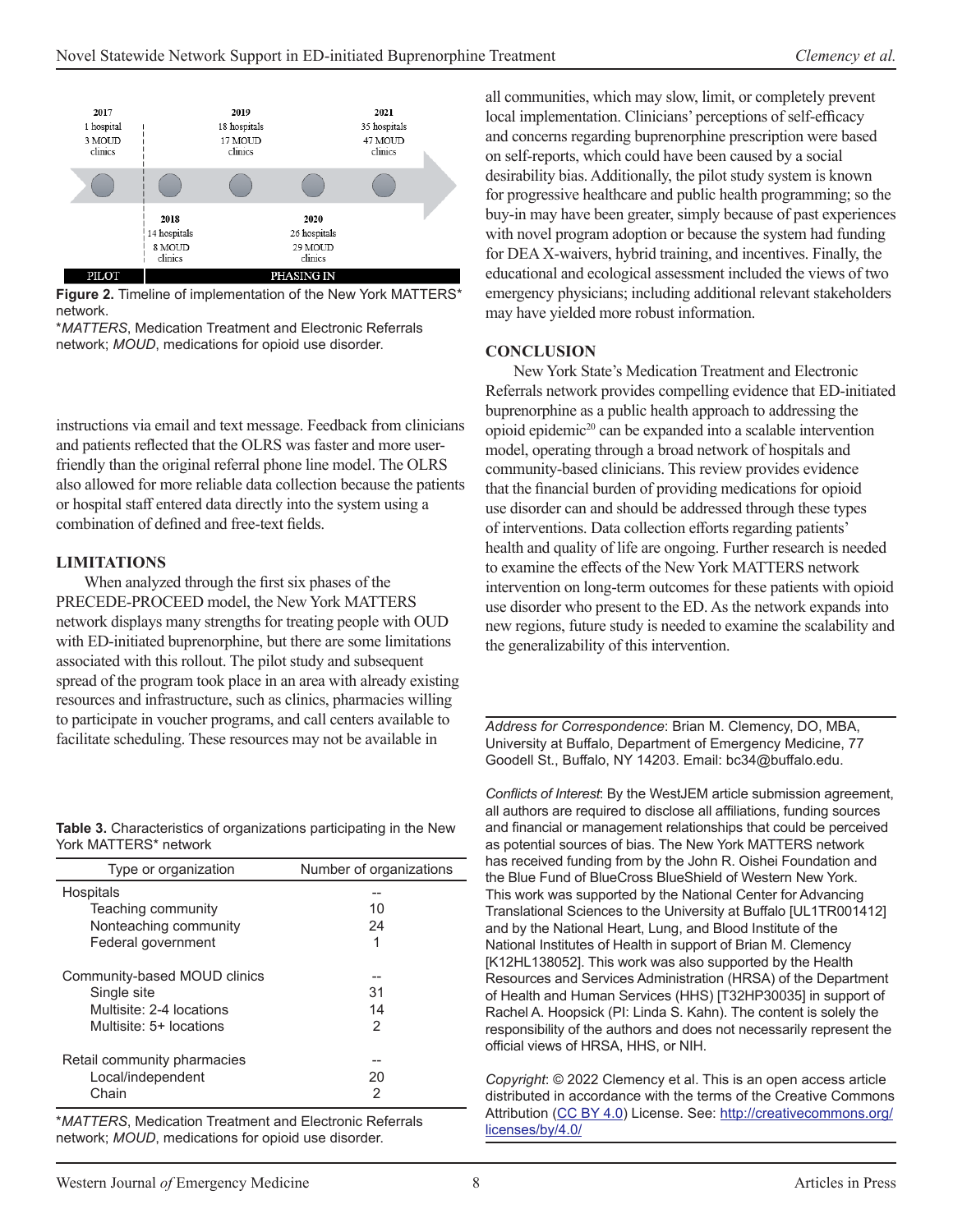#### **REFERENCES**

- 1. Chen X, Wang Y, Yu X, et al. Large-scale analysis of opioid poisoning related hospital visits in New York State. AMIA Annu Symp Proc. 2017;2017:545-54.
- 2. Gaither JR, Leventhal JM, Ryan SA, et al. National trends in hospitalizations for opioid poisonings among children and adolescents, 1997 to 2012. JAMA Pediatr. 2016;170(12):1195-201.
- 3. Hasegawa K, Espinola JA, Brown DF, et al. Trends in U.S. emergency department visits for opioid overdose, 1993-2010. Pain Med. 2014;15(10):1765-70.
- 4. Manchikanti L, Kaye AM, Knezevic NN, et al. Responsible, safe, and effective prescription of opioids for chronic non-cancer pain: American Society of Interventional Pain Physicians (ASIPP) Guidelines. Pain Physician. 2017;20(2S):S3-S92.
- 5. Ronan MV, Herzig SJ. Hospitalizations related to opioid abuse/ dependence and associated serious infections increased sharply, 2002-12. Health Aff (Millwood). 2016;35(5):832-7.
- 6. Kay C, Bernstein J, Fergestrom N, et al. Opioid-related emergency department visits and hospitalizations among commercially insured individuals, 2009-2015. Clin J Pain. 2018;34(12):1121-5.
- 7. Dart RC, Surratt HL, Cicero TJ, et al. Trends in opioid analgesic abuse and mortality in the United States. N Engl J Med. 2015;372(3):241-8.
- 8. Muhuri PK, Gfroerer, JC, Davies MC. CBHSQ data review: associations of nonmedical pain reliever use and initiation of heroin use in the United States. SAMHSA, Center for Behavioral Health Statistics and Quality. 2013.
- 9. Bahji A. Incidence and correlates of opioid-related psychiatric emergency care: a retrospective, multiyear cohort study. *J Opioid Manag.* 2020;16(3):223-6.
- 10. Hedegaard H, Minino AM, Warner M. Drug overdose deaths in the United States, 1999-2017. NCHS Data Brief. 2018(329):1-8.
- 11. Hoopsick RA, Homish GG, Leonard KE. Differences in opioid overdose mortality rates among middle-aged adults by race/ethnicity and sex, 1999-2018. Public Health Rep. 2021;136(2):192-200.
- 12. Leece P, Chen C, Manson H, et al. One-year mortality after emergency department visit for nonfatal opioid poisoning: a population-based analysis. Ann Emerg Med. 2020;75(1):20-8.
- 13. Weiner SG, Baker O, Bernson D, et al. One-Year mortality of patients after emergency department treatment for nonfatal opioid overdose. Ann Emerg Med. 2020;75(1):13-7.
- 14. Herring AA, Perrone J, Nelson LS. Managing opioid withdrawal in the emergency department with buprenorphine. Ann Emerg Med. 2019;73(5):481-7.
- 15. Klein LR, Cole JB, Driver BE, et al. An open-label randomized trial of intramuscular olanzapine versus oral clonidine for symptomatic treatment of opioid withdrawal in the emergency department. Clin Toxicol (Phila). 2019;57(8):697-702.
- 16. Parthvi R, Agrawal A, Khanijo S, et al. Acute opiate overdose: an update on management strategies in emergency department and critical care unit. Am J Ther. 2019;26(3):e380-e387.
- 17. Papp J, Vallabhaneni M, Morales A, et al. Take-home naloxone

rescue kits following heroin overdose in the emergency department to prevent opioid overdose related repeat emergency department visits, hospitalization and death- a pilot study. BMC Health Serv Res. 2019;19(1):957.

- 18. Strang J, McDonald R, Campbell G, et al. Take-home naloxone for the emergency interim management of opioid overdose: the public health application of an emergency medicine. Drugs. 2019;79(13):1395-418.
- 19. Substance Abuse and Mental Health Services Administration. Medications for Opioid Use Disorder. Treatment Improvement Protocol (TIP) Series 63, Executive Summary. Publication No. PEP21-02-01-003. Rockville, MD: SAMHSA, February 2, 2021.
- 20. D'Onofrio G, McCormack RP, Hawk K. Emergency departments - a 24/7/365 option for combating the opioid crisis. N Engl J Med. 2018;379(26):2487-90.
- 21. Cisewski DH, Santos C, Koyfman A, et al. Approach to buprenorphine use for opioid withdrawal treatment in the emergency setting. Am J *Emerg Med.* 2019;37(1):143-50.
- 22. Dunkley CA, Carpenter JE, Murray BP, et al. Retrospective review of a novel approach to buprenorphine induction in the emergency department. *J Emerg Med.* 2019;57(2):181-6.
- 23. Edwards FJ, Wicelinski R, Gallagher N, et al. Treating opioid withdrawal with buprenorphine in a community hospital emergency department: an outreach program. Ann Emerg Med. 2020;75(1):49-56.
- 24. LeSaint KT, Klapthor B, Wang RC, et al . Buprenorphine for Opioid use disorder in the emergency department: a retrospective chart review. West J Emerg Med. 2020;21:1175-81.
- 25. Srivastava A, Kahan M, Njoroge I, et al. Buprenorphine in the emergency department: randomized clinical controlled trial of clonidine versus buprenorphine for the treatment of opioid withdrawal. *Can Fam Physician.* 2019;65(5):e214-e220.
- 26. Han B, Compton WM, Blanco C, et al . Prescription opioid use, misuse, and use disorders in U.S. adults: 2015 National Survey on Drug Use and Health. Ann Intern Med. 2017;167(5):293-301.
- 27. Green L., Kreuter M. (2005). Health Program Planning: An **Educational and Ecological Approach. 4th ed. McGraw Hill** Humanities/Social Sciences/ Languages.
- 28. New York State Department of Health. New York State Opioid Annual Data Report 2018. 2018. Available at: https://www.health. ny.gov/statistics/opioid/data/pdf/nys\_opioid\_annual\_report\_2018.pdf. Accessed February 2, 2021.
- 29. Srivastava A, Kahan M, Leece P, et al. Buprenorphine unobserved "home" induction: a survey of Ontario's addiction physicians. Addict *Sci Clin Pract.* 2019;14(1):18.
- 30. Lee JD, Vocci F, Fiellin DA. Unobserved "home" induction onto bu prenorphine. *J Addict Med.* 2014;8(5):299-308.
- 31. Lin LA, Lofwall MR, Walsh SL, et al. Perceptions and practices addressing diversion among US buprenorphine prescribers. Drug Alco*hol Depend.* 2018;186:147-53.
- 32. Beich J, Scanlon DP, Boyce PS. A community-level effort to motivate physician participation in the National Committee for Quality Assur-